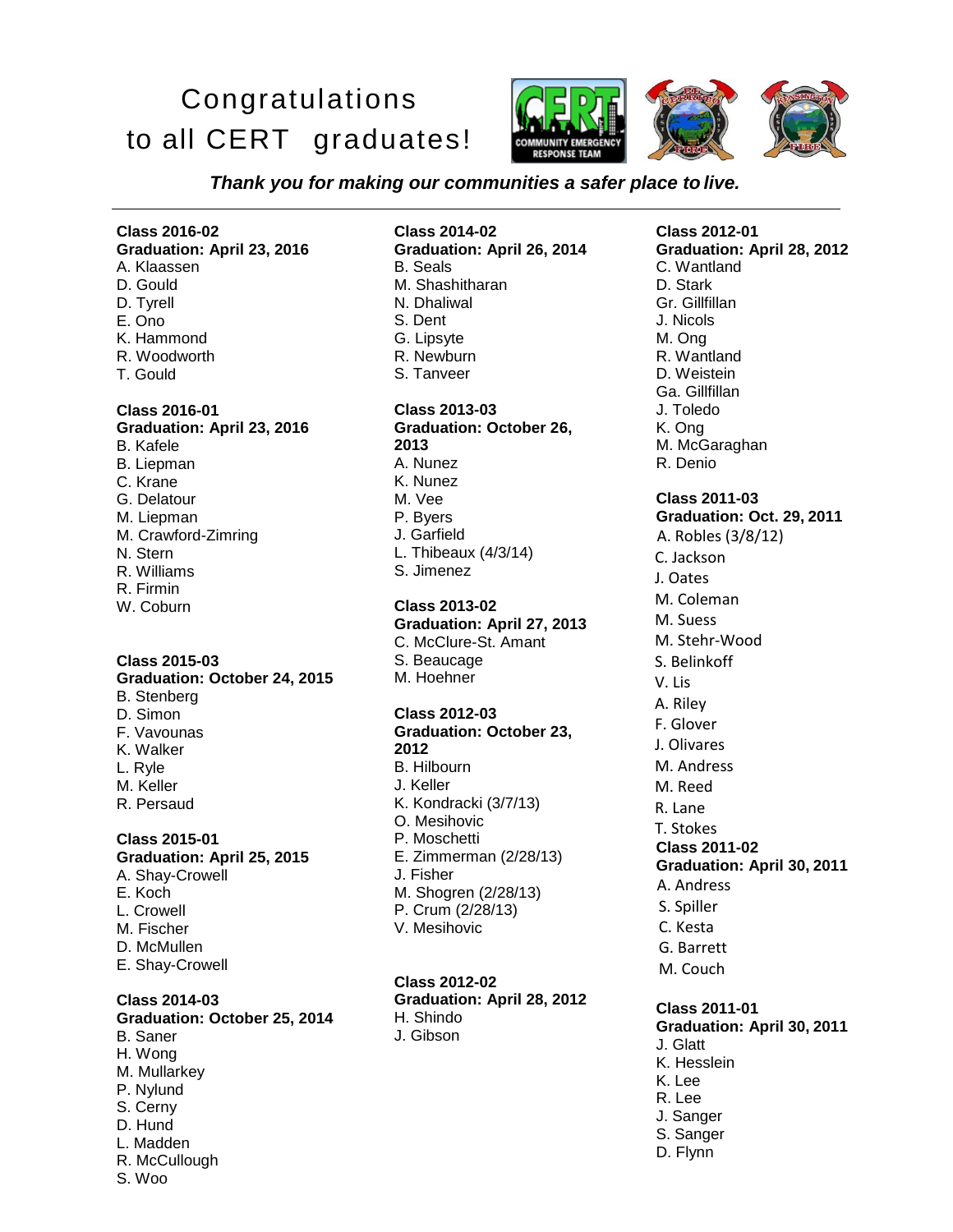#### **Class 2010-03 Graduation: October 23, 2010**

- D. Hirata
- D. Vaughan
- H. Graboske
- K. Fisher
- N. Saloman
- S. Friet
- C. Pollack
- S. Pollack
- P. Kwong
- K. Gluck
- K. Alborn
- 
- A. Stanek
- C. Sharpe
- B. Zanscoy
- L. Wilt
- D. Todhunter

## **Class 2010-02 Graduation: April 24, 2010**

- C. Baca
- N. Neighbor-Alonzo
- R. Alonzo
- M. Lucia
- J. Gouaux
- D. Berger
- C. Jenkins
- D. Clarke
- C. Morano

## **Class 2010-01**

#### **Graduation: April 24, 2010**

- B. McNab G. Morrison M. Allen M.K. Allen C. Altamirano
- R. Tse
- A. McCoubrey

## **Class 2009-03**

**Graduation: October 24, 2009** M. Gorelnik R. Fabrizio B. Scheick R. Richardson C. Thomas-Jacobs D. Brunelle J. Pam-Bycel P. Chamberlian D. Berry D. Grasseschi J. Ashton R. Wallen P. Liddell

R. Shiromoto

#### **Class 2009-01 Graduation: April 25, 2009** M. Voorhees L. Jones J. Jones D. Rosette

#### **NEAT to CERT November 2008**

# C. Ho

- E. Go
- L. Go
- F. Leong

## **Class 2008-03**

#### **Graduation: October 25, 2008**

- S. McCombs M. Young-de Roover
- M. Stollon
- J. Gaccione
- N. Kaiser
- N. Kwina
- A. Krouzian
- J. Sarason

# **ECHS Class May 2008**

# **Graduation: May 31,**

- **2008**
- A. Kimble K. Carney D. Craig
- K. Endo T. Green
- M. Miller
- D. Moton Jr.
- E.P. Robinson
- A. Romero
- L. Stevens
- J. Cabrerra
- J. Carrasco
- K. Demirdjian
- J. Weber
- I. Falla
- M.L. Johnson
- B. Johnson
- W. Russell C. Sharpe
- N. Rishi
- C. Knight
- J. Pastrano
- H. Kaur
- A. Toumoua
- K. Dowden
- - J. Jimenez
	- K. Buenaflor
- N. Chang
- B. Mansouri
- G. Benson Jr.
- W. Chuenmanoot (Jan. Class)
- N. Tran
- T. Chen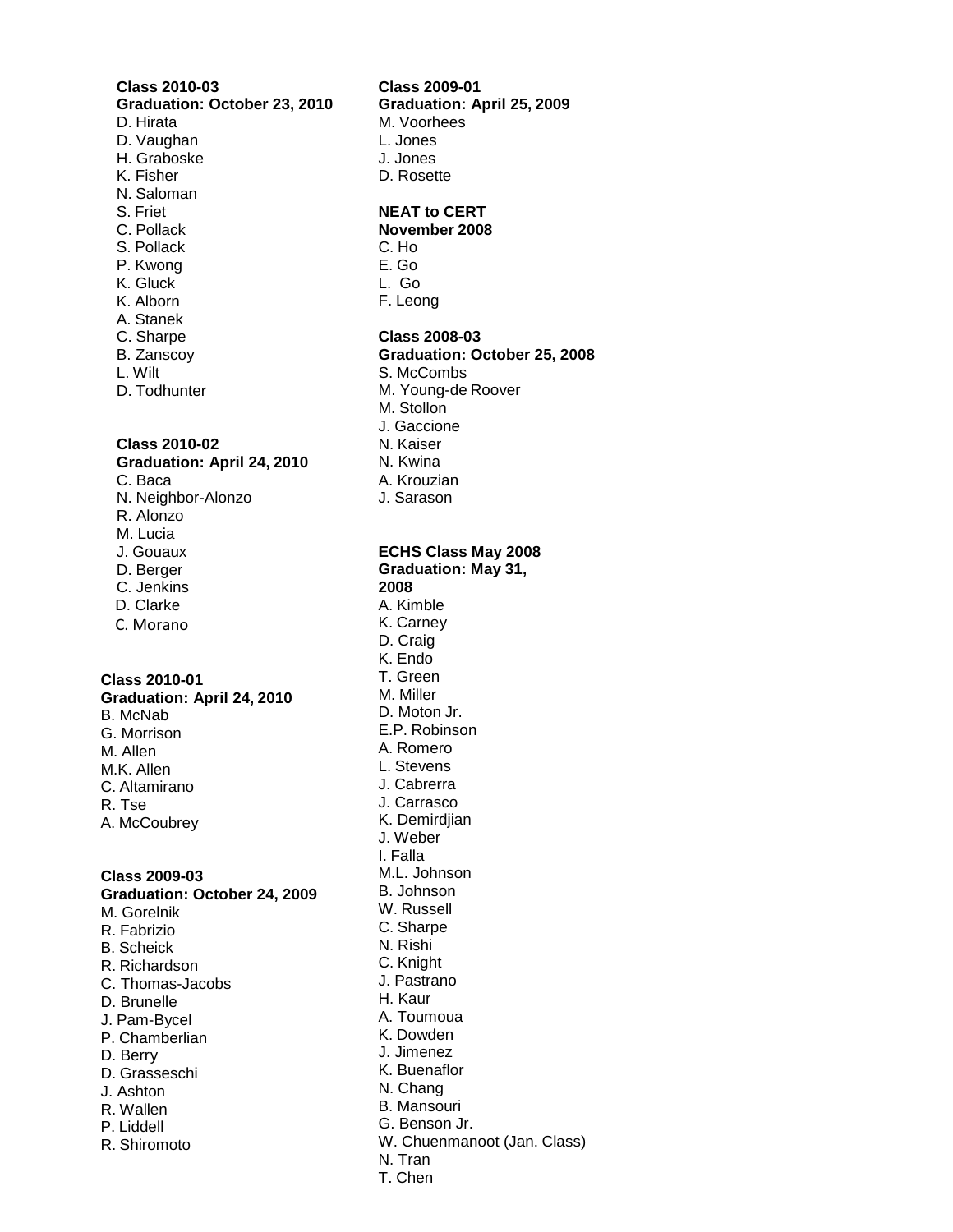# El Cerrito-Kensington CERT graduates







A. Herskowitz S. Zeni (4/28/07) J. Peters T. Alyami K. Hinrichs M. Mizuhara

## **Class 2006-02**

**Graduation: May 13, 2006** K. Reid P. Luft L. MacLean

#### **Class 2006-01**

**Graduation: May 13, 2006** B. Sholtz R. Sholtz R. Blair J. Rothberg C. Nielsen K. McLoughlin R. Ritz

## **Class 2005-03**

**Graduation: May 13, 2006** D. Selva E. Paasch S. Shute D. Pool J. Brusatori C.L. Puzey L. Giddings S. Hawes-Kimsey

#### **Class 2005-02 Graduation: October 29, 2005**

H. Schultz B. Fenty K. Tanaka (3/1/06) D. Waggoner S. Waggoner J. Nelson T. Hui T. Dunitz L. Wilson A. Werner C. Toyoda (5/13/06) D. Laverty (3/25/06)

*Continued...*

#### **Class 2008-02 Graduation: April 26, 2008**

- E. Hampton
- C. Nguyen
- M. Wong
- D. Laidig
- J. Tower
- D. Dajibhai
- S. Givens-Thomas
- S. Navarro
- R. Navarro
- I. Hipolito

# **Class 2008-01**

**Graduation: April 26, 2008**

- M. Schwartz
- P. Taubman
- S. Morrison
- E. Feeley
- E. Warren
- C. Lee
- D. Mead
- R. Carrodus

#### **ECHS Class 1/1/2008 Graduation: January 12, 2008**

- V. Khaoone B. Vilavanh M. Cooke
- W. Tam
- K. Beckham
- D. Melgeson
- L. Weil
- M. Stanton
- A. Nguyen
- E. Jones
- L. Tang
- J. Phuthama
- B. James
- E. Mendoza
- Y. Zhou
- J. Chiang
- R. Trac
- B. Armstrong

**Graduation: October 30, 2007** R. Calish T. HenryK. Snyder P. Schwarz (1/30/08) C. Schwarz (1/30/08) S. Estey H. Johansson J. Hirota L. Linsmith C. Wood G. Fosselius (NEAT) **Class 2007-02 & Cameron School Graduation: April 28, 2007**

**Class 2007-03**

L. Capinpin Y.L. Chan S. Fox X. Cruz A. Guay B. Kitagawa J. Larvick A. Readey K. Shores Y. Steffen E. Steffen E. Uruena

## **Class 2007-01**

**Graduation: April 28, 2007** P. Moss G. Minarik L. Lacey M. Wyss A. Fong R. Gayman I. Horowitz

# **Class 2006-03**

**Graduation: Nov. 14, 2006** S. Loretz M. Hazen (5/12/07) S. Crawford A. Mendoza (3/3/07) V. Paola J. Paola B. Perry R. Boudiette, P.E. (2/12/07) S. Kaplan (1/31/07) J. Noble (3/3/07) K. Brunelle